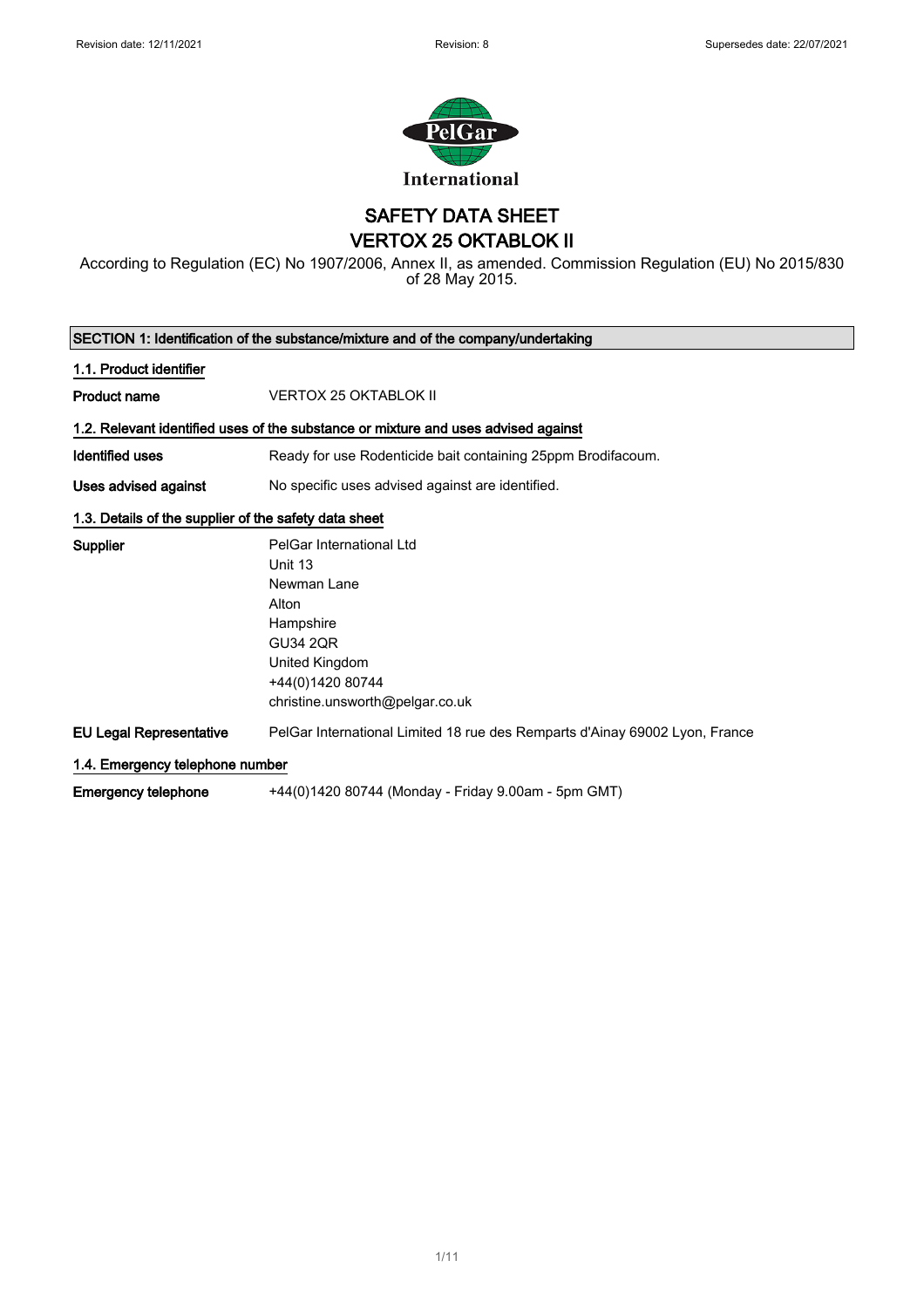| National emergency telephone Austria: +43 1 406 43 43 |                                                                         |
|-------------------------------------------------------|-------------------------------------------------------------------------|
| number                                                | Belgium: 070 245 245                                                    |
|                                                       | Bulgaria: +359 2 9154 233                                               |
|                                                       | Croatia: +3851 2348 342                                                 |
|                                                       | <b>Cyprus: 1401</b>                                                     |
|                                                       | Czech Republic: +420 224 919 293, +420 224 915 402                      |
|                                                       | Denmark: +45 8212 1212                                                  |
|                                                       | Estonia: 16662                                                          |
|                                                       | Finland: 0800 147 111                                                   |
|                                                       | France: +33 (0) 145 42 59 59                                            |
|                                                       | Germany: +44 (0)1420 80744 (9am-5pm Monday- Friday GMT)                 |
|                                                       | Greece: (0030) 2107793777                                               |
|                                                       | Hungary: +36-80-201-199                                                 |
|                                                       | Iceland: (+354) 543 1000 / 112                                          |
|                                                       | Ireland: Members of Public: +353 (01) 809 2166. (8am-10pm daily)        |
|                                                       | Ireland: Healthcare Professionals: +353 (01) 809 2566 (24 hour service) |
|                                                       | Italy: 0382-24444                                                       |
|                                                       | Latvia: +371 67042473                                                   |
|                                                       | Liechtenstein: +44 (0)1420 80744 (9am-5pm Monday- Friday GMT)           |
|                                                       | Lithuania: +370 (85) 2362052                                            |
|                                                       | Luxembourg: 8002 5500                                                   |
|                                                       | Malta: +44 (0)1420 80744 (9am-5pm Monday- Friday GMT)                   |
|                                                       | Netherlands: +31(0)30 274 8888 Healthcare Professionals only            |
|                                                       | Norway: 22 59 13 00                                                     |
|                                                       | Poland: +44 (0)1420 80744 (9am-5pm Monday- Friday GMT)                  |
|                                                       | Portugal: +351 800 250 250                                              |
|                                                       | Romania: +40213183606                                                   |
|                                                       | Slovakia: +421 2 5477 4166                                              |
|                                                       | Slovenia: 112                                                           |
|                                                       | Spain: +34 91 562 04 20                                                 |
|                                                       | Sweden: 112 - Begär Giftinformation                                     |

### SECTION 2: Hazards identification

| 2.1. Classification of the substance or mixture |  |  |
|-------------------------------------------------|--|--|
|                                                 |  |  |

| Classification (EC 1272/2008) |                  |
|-------------------------------|------------------|
| <b>Physical hazards</b>       | Not Classified   |
| <b>Health hazards</b>         | STOT RF 2 - H373 |
| <b>Environmental hazards</b>  | Not Classified   |
| 2.2. Label elements           |                  |

Hazard pictograms



Signal word Warning

Hazard statements **H373 May cause damage to organs (Blood)** through prolonged or repeated exposure.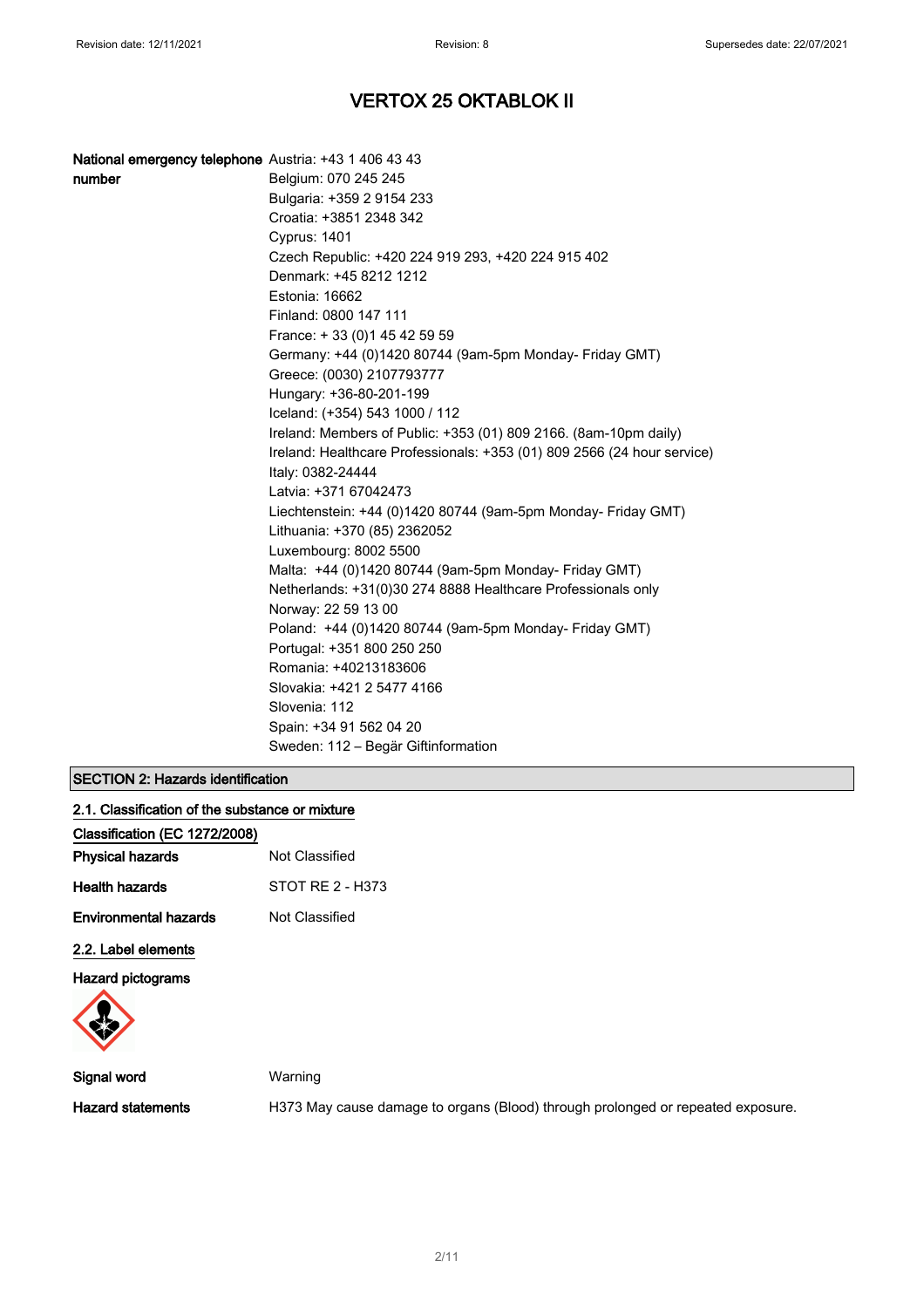| <b>Precautionary statements</b>   | P102 Keep out of reach of children.<br>P103 Read label before use.<br>P262 Do not get in eyes, on skin, or on clothing.<br>P270 Do not eat, drink or smoke when using this product.<br>P273 Avoid release to the environment.<br>P280 Wear protective gloves.<br>P301+P310 IF SWALLOWED: Immediately call a POISON CENTER/ doctor.<br>P314 Get medical advice/ attention if you feel unwell.<br>P404 Store in a closed container.<br>P405 Store locked up.<br>P501 Dispose of contents/ container in accordance with national regulations. |
|-----------------------------------|--------------------------------------------------------------------------------------------------------------------------------------------------------------------------------------------------------------------------------------------------------------------------------------------------------------------------------------------------------------------------------------------------------------------------------------------------------------------------------------------------------------------------------------------|
| Supplemental label<br>information | EUH 208 Contains 1, 2- Benzisothiazolin-3-one. May produce an allergic reaction.<br>Keep / Store away from foodstuffs, beverages and animal feeding stuffs.<br>Use of protective gloves is recommended for Professional users only                                                                                                                                                                                                                                                                                                         |
| UFI                               | UFI: QR20-20RY-F00G-KG6H                                                                                                                                                                                                                                                                                                                                                                                                                                                                                                                   |

2.3. Other hazards

### SECTION 3: Composition/information on ingredients

| 3.2. Mixtures                                                                                                                       |                      |
|-------------------------------------------------------------------------------------------------------------------------------------|----------------------|
| Ethyl vanillin                                                                                                                      | < 0.1%               |
| CAS number: 121-32-4                                                                                                                | EC number: 204-464-7 |
| Classification<br>Eye Irrit. 2 - H319                                                                                               |                      |
| 2,2'-Imino Diethanol                                                                                                                | < 0.1%               |
| CAS number: 111-42-2                                                                                                                | EC number: 203-868-0 |
| Classification<br>Acute Tox. 4 - H302<br>Skin Irrit. 2 - H315<br>Eye Dam. 1 - H318<br>STOT RE 2 - H373<br>Aquatic Chronic 3 - H412  |                      |
| 1,2-BENZISOTHIAZOLIN-3-ONE                                                                                                          | < 0.1%               |
| CAS number: 2634-33-5                                                                                                               | EC number: 220-120-9 |
| M factor (Acute) = $1$                                                                                                              |                      |
| Classification<br>Acute Tox. 4 - H302<br>Skin Irrit. 2 - H315<br>Eye Dam. 1 - H318<br>Skin Sens. 1 - H317<br>Aquatic Acute 1 - H400 |                      |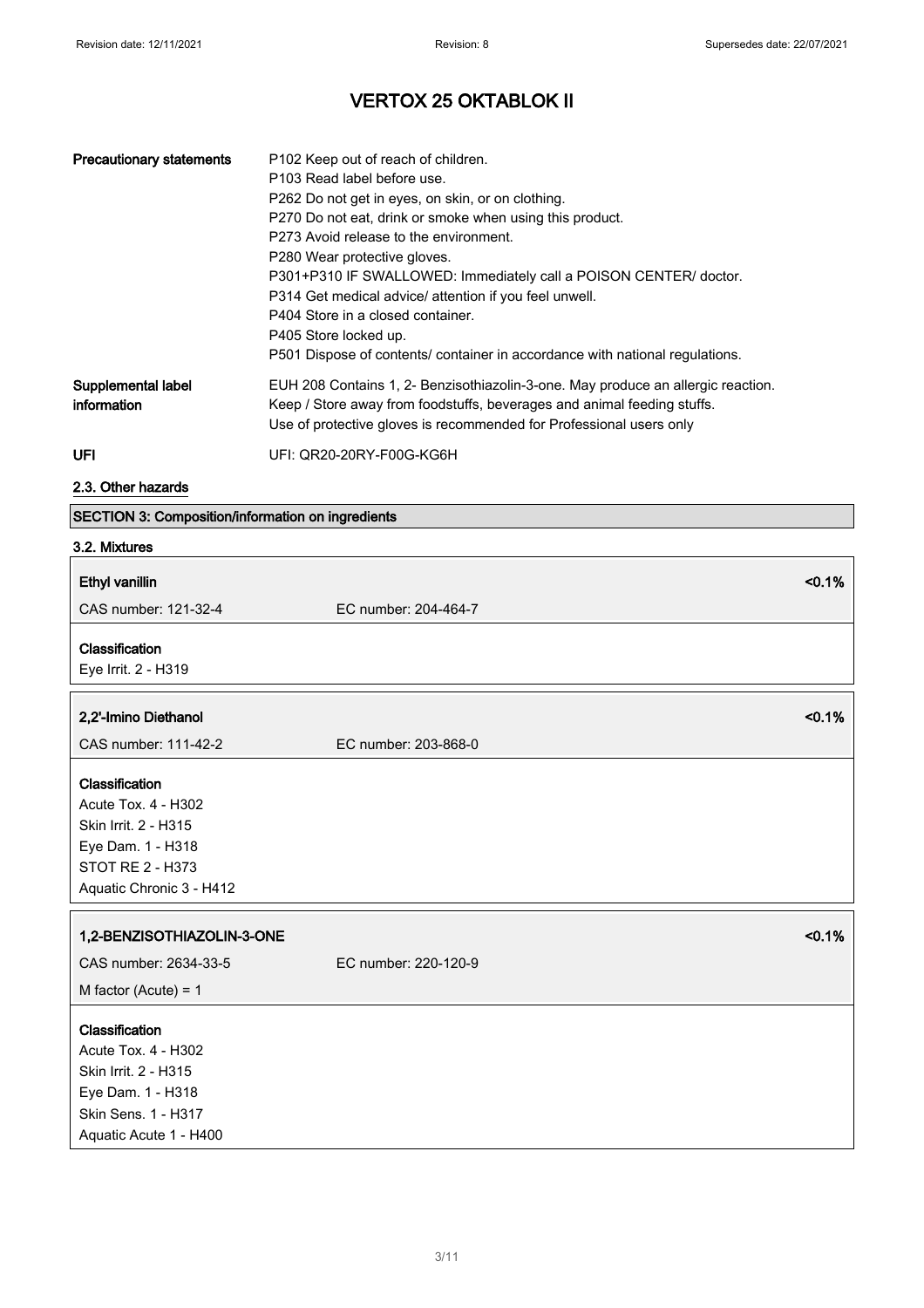| <b>BRODIFACOUM (EU)</b>                                             | 0.0025%                   |
|---------------------------------------------------------------------|---------------------------|
| CAS number: 56073-10-0                                              | EC number: 259-980-5      |
| M factor (Acute) = $10$                                             | M factor (Chronic) = $10$ |
| Classification                                                      |                           |
| Acute Tox. 1 - H300                                                 |                           |
| Acute Tox. 1 - H310                                                 |                           |
| Acute Tox. 1 - H330                                                 |                           |
| Repr. 1A - H360D                                                    |                           |
| STOT RE 1 - H372                                                    |                           |
| Aquatic Acute 1 - H400                                              |                           |
| Aquatic Chronic 1 - H410                                            |                           |
| <b>Denatonium Benzoate</b>                                          | $< 0.1\%$                 |
| CAS number: 3734-33-6                                               | EC number: 223-095-2      |
| Classification                                                      |                           |
| Acute Tox. 4 - H302                                                 |                           |
| Aquatic Chronic 3 - H412                                            |                           |
| The full text for all hazard statements is displayed in Section 16. |                           |

#### SECTION 4: First aid measures

#### 4.1. Description of first aid measures

| General information | In case of accident or if you feel unwell, seek medical advice immediately (show the label<br>where possible). Advice for Medical Doctors: Brodifacoum is an indirect anti-coagulant.<br>Phytomenadione, Vitamin K, is antidotal. Determin prothrombin time not less than 18 hours<br>after consumption. If elevated, administer Vitamin K1 until prothrombin time normalises.<br>Continue determination of prothrombin time for two weeks after withdrawal of antidote and<br>resume treatment if elevation occurs in that time. |
|---------------------|-----------------------------------------------------------------------------------------------------------------------------------------------------------------------------------------------------------------------------------------------------------------------------------------------------------------------------------------------------------------------------------------------------------------------------------------------------------------------------------------------------------------------------------|
| Inhalation          | Due to the physical nature of this product, exposure by this route is unlikely. Seek medical<br>attention if symptoms persist.                                                                                                                                                                                                                                                                                                                                                                                                    |
| Ingestion           | Rinse mouth. Do not induce vomiting. Get medical attention immediately.                                                                                                                                                                                                                                                                                                                                                                                                                                                           |
| <b>Skin contact</b> | May cause irritation to susceptible persons. If skin irritation occurs wash with soap and water.<br>Remove contaminated clothing. Get medical attention if symptoms are severe or persist.                                                                                                                                                                                                                                                                                                                                        |
| Eye contact         | May cause eye irritation to susceptible persons. Rinse immediately with plenty of water and<br>seek medical advice.                                                                                                                                                                                                                                                                                                                                                                                                               |

### 4.2. Most important symptoms and effects, both acute and delayed

4.3. Indication of any immediate medical attention and special treatment needed

#### SECTION 5: Firefighting measures

### 5.1. Extinguishing media

| Suitable extinguishing media      | Extinguish with alcohol-resistant foam, carbon dioxide, dry powder or water fog. Use fire-<br>extinguishing media suitable for the surrounding fire. |
|-----------------------------------|------------------------------------------------------------------------------------------------------------------------------------------------------|
| Unsuitable extinguishing<br>media | Do not use water jet as an extinguisher, as this will spread the fire.                                                                               |

5.2. Special hazards arising from the substance or mixture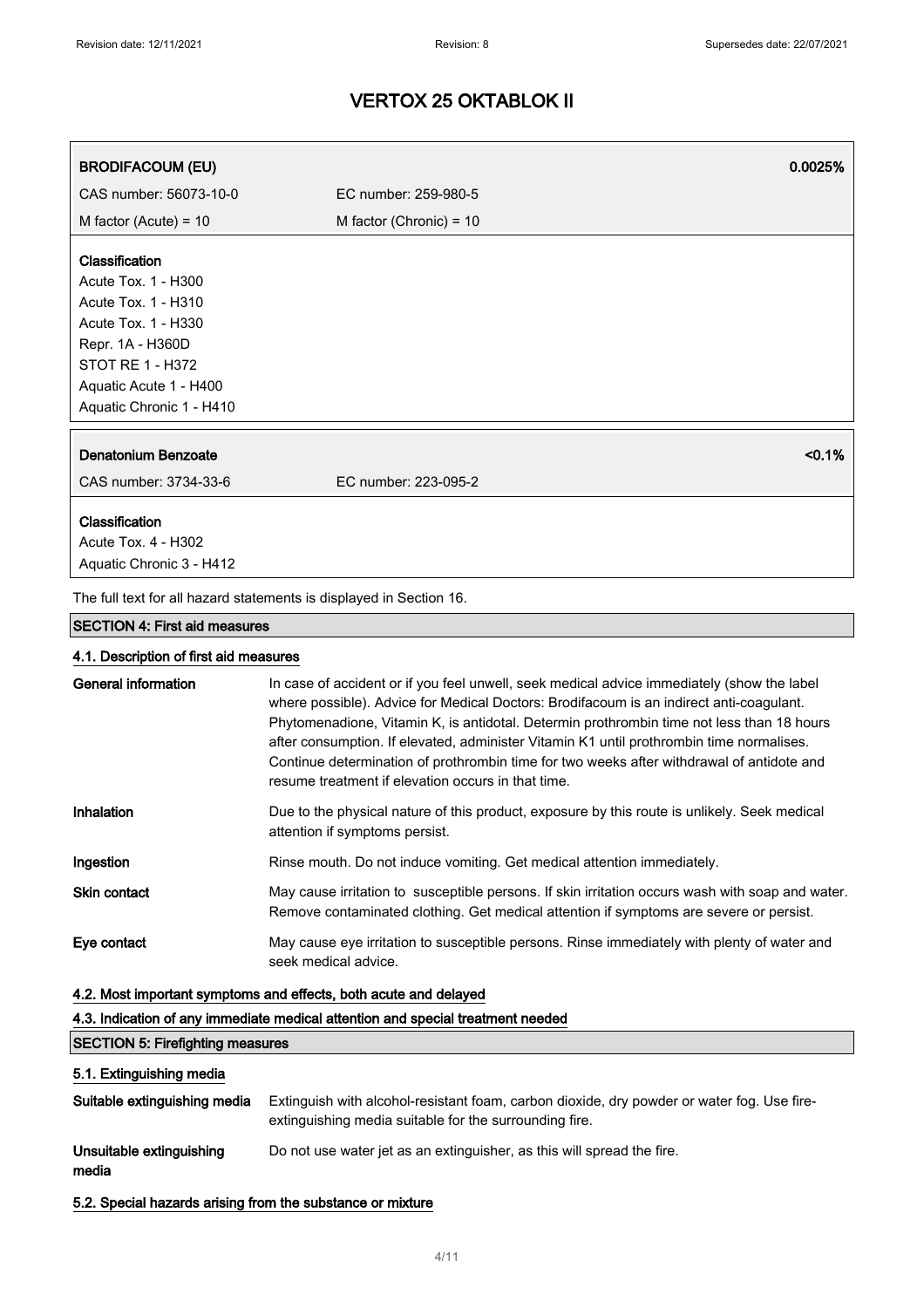| Specific hazards                                          | None known.                                                                                                                                                                                                                                                                                                                                                                       |
|-----------------------------------------------------------|-----------------------------------------------------------------------------------------------------------------------------------------------------------------------------------------------------------------------------------------------------------------------------------------------------------------------------------------------------------------------------------|
| <b>Hazardous combustion</b><br>products                   | Thermal decomposition or combustion products may include the following substances:<br>Harmful gases or vapours.                                                                                                                                                                                                                                                                   |
| 5.3. Advice for firefighters                              |                                                                                                                                                                                                                                                                                                                                                                                   |
| Protective actions during<br>firefighting                 | Avoid breathing fire gases or vapours. Evacuate area. Cool containers exposed to heat with<br>water spray and remove them from the fire area if it can be done without risk. Cool containers<br>exposed to flames with water until well after the fire is out.                                                                                                                    |
| Special protective equipment<br>for firefighters          | Wear positive-pressure self-contained breathing apparatus (SCBA) and appropriate protective<br>clothing. Firefighter's clothing conforming to European standard EN469 (including helmets,<br>protective boots and gloves) will provide a basic level of protection for chemical incidents.                                                                                        |
| <b>SECTION 6: Accidental release measures</b>             |                                                                                                                                                                                                                                                                                                                                                                                   |
|                                                           | 6.1. Personal precautions, protective equipment and emergency procedures                                                                                                                                                                                                                                                                                                          |
| <b>Personal precautions</b>                               | No specific recommendations. For personal protection, see Section 8.                                                                                                                                                                                                                                                                                                              |
| 6.2. Environmental precautions                            |                                                                                                                                                                                                                                                                                                                                                                                   |
| <b>Environmental precautions</b>                          | Avoid discharge to the aquatic environment.                                                                                                                                                                                                                                                                                                                                       |
| 6.3. Methods and material for containment and cleaning up |                                                                                                                                                                                                                                                                                                                                                                                   |
| Methods for cleaning up                                   | Reuse or recycle products wherever possible. Collect spillage with a shovel and broom, or<br>similar and reuse, if possible. Collect and place in suitable waste disposal containers and seal<br>securely. Flush contaminated area with plenty of water. Wash thoroughly after dealing with a<br>spillage. Dispose of contents/container in accordance with national regulations. |
|                                                           |                                                                                                                                                                                                                                                                                                                                                                                   |
| 6.4. Reference to other sections                          |                                                                                                                                                                                                                                                                                                                                                                                   |
| Reference to other sections                               | For personal protection, see Section 8. For waste disposal, see Section 13.                                                                                                                                                                                                                                                                                                       |
| <b>SECTION 7: Handling and storage</b>                    |                                                                                                                                                                                                                                                                                                                                                                                   |
| 7.1. Precautions for safe handling                        |                                                                                                                                                                                                                                                                                                                                                                                   |
| Usage precautions                                         | Avoid contact with skin and eyes. Keep away from heat, hot surfaces, sparks, open flames<br>and other ignition sources. No smoking. Good personal hygiene is necessary. Wash hands<br>and contaminated areas with water and soap before leaving the work site. Read label before<br>use.                                                                                          |
|                                                           | 7.2. Conditions for safe storage, including any incompatibilities                                                                                                                                                                                                                                                                                                                 |
| <b>Storage precautions</b>                                | Store in a cool, dry location. Store only in the original receptacle. Keep containers tightly<br>closed in a well-ventilated place. Take suitable precautions when opening sealed containers,<br>as pressure can build up during storage.<br>Keep away from sources of heat. Keep out of the reach of children. Store away from<br>foodstuffs. Keep away from oxidizing agents.   |
| Storage class                                             | Miscellaneous hazardous material storage.                                                                                                                                                                                                                                                                                                                                         |
| 7.3. Specific end use(s)                                  |                                                                                                                                                                                                                                                                                                                                                                                   |
| Usage description                                         | Ready to use Rodenticide bait containing 25ppm Brodifacoum.                                                                                                                                                                                                                                                                                                                       |
| SECTION 8: Exposure controls/Personal protection          |                                                                                                                                                                                                                                                                                                                                                                                   |

### Occupational exposure limits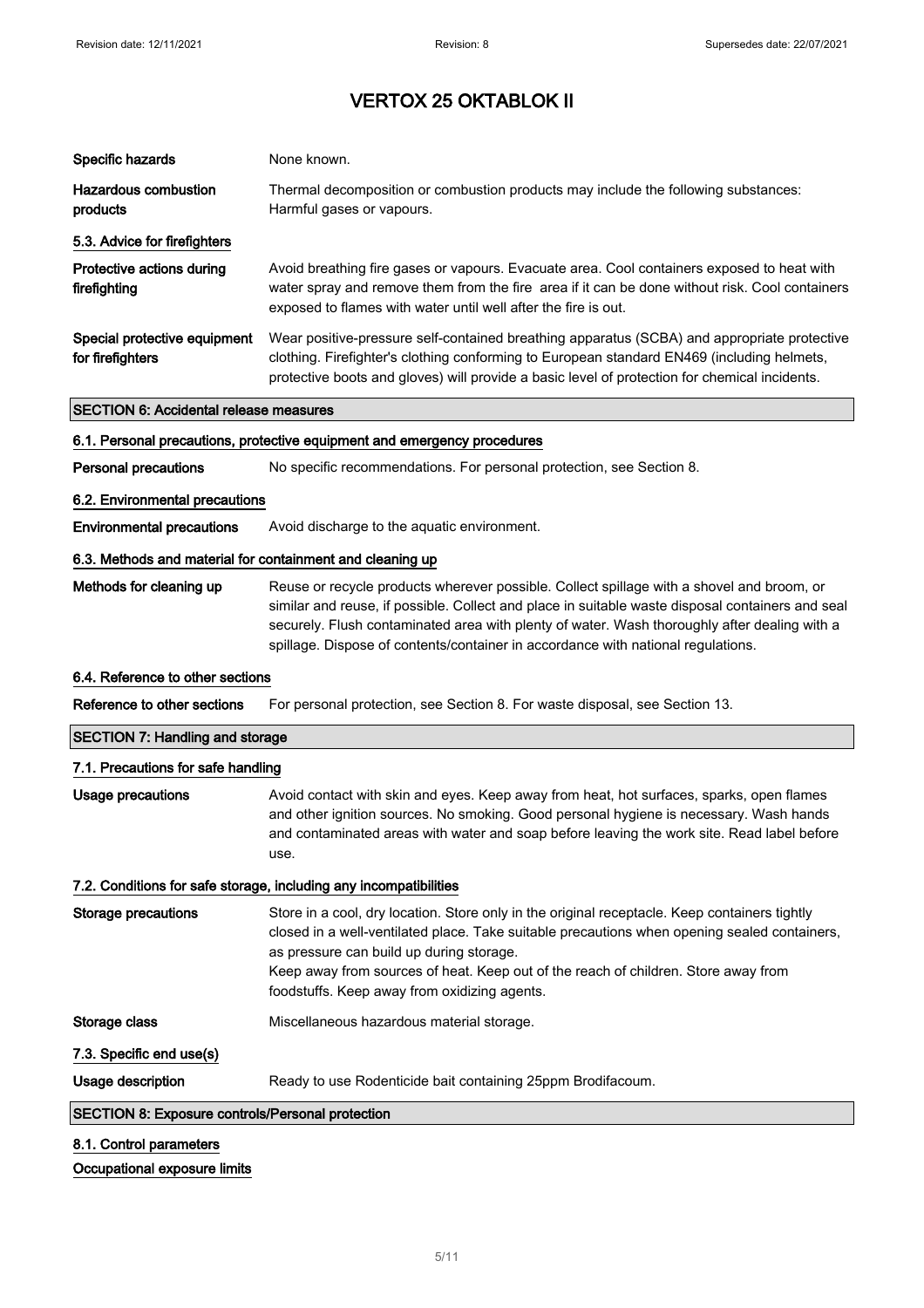Propane-1,2-diol (Propane-1,2-diol Particulates) WEL 8-Hr limit mg/M3: 10 Propane-1,2-diol (Propane-1,2-diol total vapour and particulates) WEL 8-Hr limit ppm: 150 WEL 8Hr limit mg/M3: 474 Sugar (Sucrose) WEL 8-Hr limit mg/M3: 10 WEL 15 min limit mg/M3: 20 Paraffin Wax WEL 8-Hr limit mg/M3: 2 WEL 15 min limit mg/M3: 6

Paraffin Wax (Paraffin wax fume) WEL 8-Hr limit mg/M3: 2 WEL 15 min limit mg/M3: 6

#### 8.2. Exposure controls

Protective equipment

| Appropriate engineering<br>controls       | No specific ventilation requirements.                                                                                                                                                             |
|-------------------------------------------|---------------------------------------------------------------------------------------------------------------------------------------------------------------------------------------------------|
| Personal protection                       | Body protection must be chosen depending on activity and possible exposure, for example<br>apron, protecting boots, chemical-protection suit.                                                     |
| Eye/face protection                       | No specific eye protection required during normal use.                                                                                                                                            |
| Hand protection                           | Suitable chemical resistant gloves are recommended for professional users.                                                                                                                        |
| Other skin and body<br>protection         | Handle in accordance with good hygiene and safety practice. Wearing of closed work clothing<br>is recommended. Avoid contact with the skin, eyes and clothing. Store work clothing<br>separately. |
| Hygiene measures                          | Wash hands thoroughly after handling. Wash at the end of each work shift and before eating,<br>smoking and using the toilet. Do not eat, drink or smoke when using this product.                  |
| <b>Respiratory protection</b>             | No specific recommendations. Provide adequate ventilation.                                                                                                                                        |
| <b>Environmental exposure</b><br>controls | Not regarded as dangerous for the environment.                                                                                                                                                    |

#### SECTION 9: Physical and chemical properties

#### 9.1. Information on basic physical and chemical properties

| Appearance                                      | Wax Block.                             |
|-------------------------------------------------|----------------------------------------|
| Colour                                          | Red.                                   |
| Odour                                           | Slight.                                |
| Odour threshold                                 | No information available.              |
| рH                                              | No information available.              |
| Melting point                                   | approx. 60 $^{\circ}$ C (for the wax). |
| Initial boiling point and range                 | No information available.              |
| Flash point                                     | No information available.              |
| <b>Evaporation rate</b>                         | Not relevant.                          |
| <b>Evaporation factor</b>                       | No information available.              |
| Flammability (solid, gas)                       | combustible                            |
| Upper/lower flammability or<br>explosive limits | No information available.              |
| <b>Other flammability</b>                       | No information available.              |
| Vapour pressure                                 | Not relevant.                          |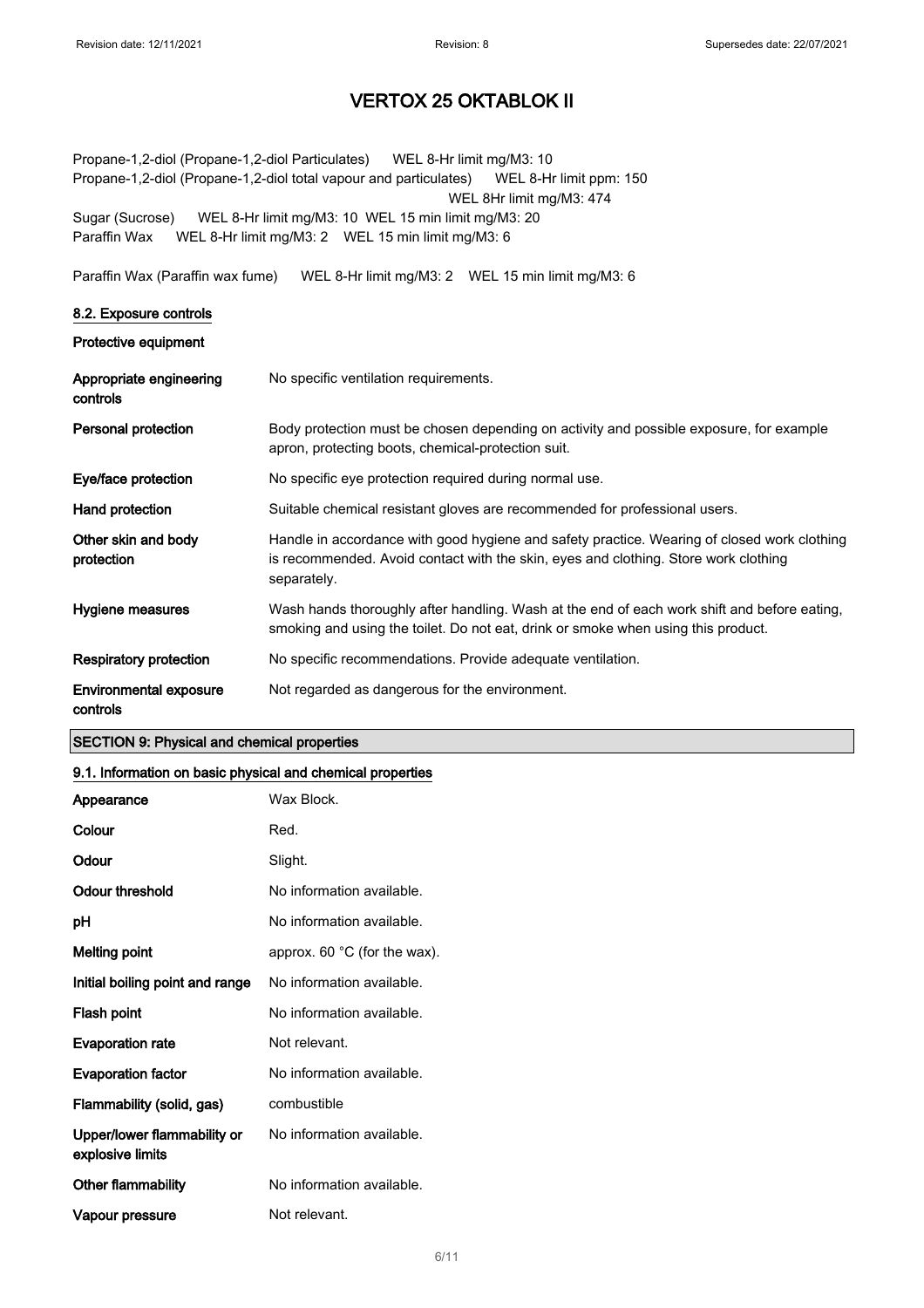| Vapour density                                                      | Not relevant.                                                                                                                                                           |  |
|---------------------------------------------------------------------|-------------------------------------------------------------------------------------------------------------------------------------------------------------------------|--|
| <b>Relative density</b>                                             | No information available.                                                                                                                                               |  |
| <b>Bulk density</b>                                                 | No information available.                                                                                                                                               |  |
| Solubility(ies)                                                     | Immiscible with water.                                                                                                                                                  |  |
| <b>Partition coefficient</b>                                        | Not relevant.                                                                                                                                                           |  |
| Auto-ignition temperature                                           | No information available.                                                                                                                                               |  |
| <b>Decomposition Temperature</b>                                    | No information available.                                                                                                                                               |  |
| <b>Viscosity</b>                                                    | No information available.                                                                                                                                               |  |
| <b>Explosive properties</b>                                         | Not considered to be explosive.                                                                                                                                         |  |
| <b>Oxidising properties</b>                                         | Not oxidising.                                                                                                                                                          |  |
| 9.2. Other information                                              |                                                                                                                                                                         |  |
| <b>SECTION 10: Stability and reactivity</b>                         |                                                                                                                                                                         |  |
| 10.1. Reactivity                                                    |                                                                                                                                                                         |  |
| Reactivity                                                          | There are no known reactivity hazards associated with this product.                                                                                                     |  |
| 10.2. Chemical stability                                            |                                                                                                                                                                         |  |
| <b>Stability</b>                                                    | Stable at normal ambient temperatures and when used as recommended. Stable under the<br>prescribed storage conditions.                                                  |  |
| 10.3. Possibility of hazardous reactions                            |                                                                                                                                                                         |  |
| Possibility of hazardous<br>reactions                               | Keep away from: Oxidising agents.                                                                                                                                       |  |
| 10.4. Conditions to avoid                                           |                                                                                                                                                                         |  |
| <b>Conditions to avoid</b>                                          | Heat, sparks, flames.                                                                                                                                                   |  |
| 10.5. Incompatible materials                                        |                                                                                                                                                                         |  |
| Materials to avoid                                                  | No specific material or group of materials is likely to react with the product to produce a<br>hazardous situation.                                                     |  |
| 10.6. Hazardous decomposition products                              |                                                                                                                                                                         |  |
| Hazardous decomposition<br>products                                 | Does not decompose when used and stored as recommended. Thermal decomposition or<br>combustion products may include the following substances: Harmful gases or vapours. |  |
| <b>SECTION 11: Toxicological information</b>                        |                                                                                                                                                                         |  |
| 11.1. Information on toxicological effects                          |                                                                                                                                                                         |  |
| Acute toxicity - oral                                               |                                                                                                                                                                         |  |
| Notes (oral LD <sub>50</sub> )                                      | >2000 mg/kg                                                                                                                                                             |  |
| Acute toxicity - dermal                                             |                                                                                                                                                                         |  |
| Notes (dermal LD <sub>50</sub> )                                    | >2000 mg/kg                                                                                                                                                             |  |
| Acute toxicity - inhalation<br>Notes (inhalation LC <sub>50</sub> ) | >5 mg/l (Dust)                                                                                                                                                          |  |
| Skin corrosion/irritation                                           |                                                                                                                                                                         |  |
| Skin corrosion/irritation                                           | Not irritating.                                                                                                                                                         |  |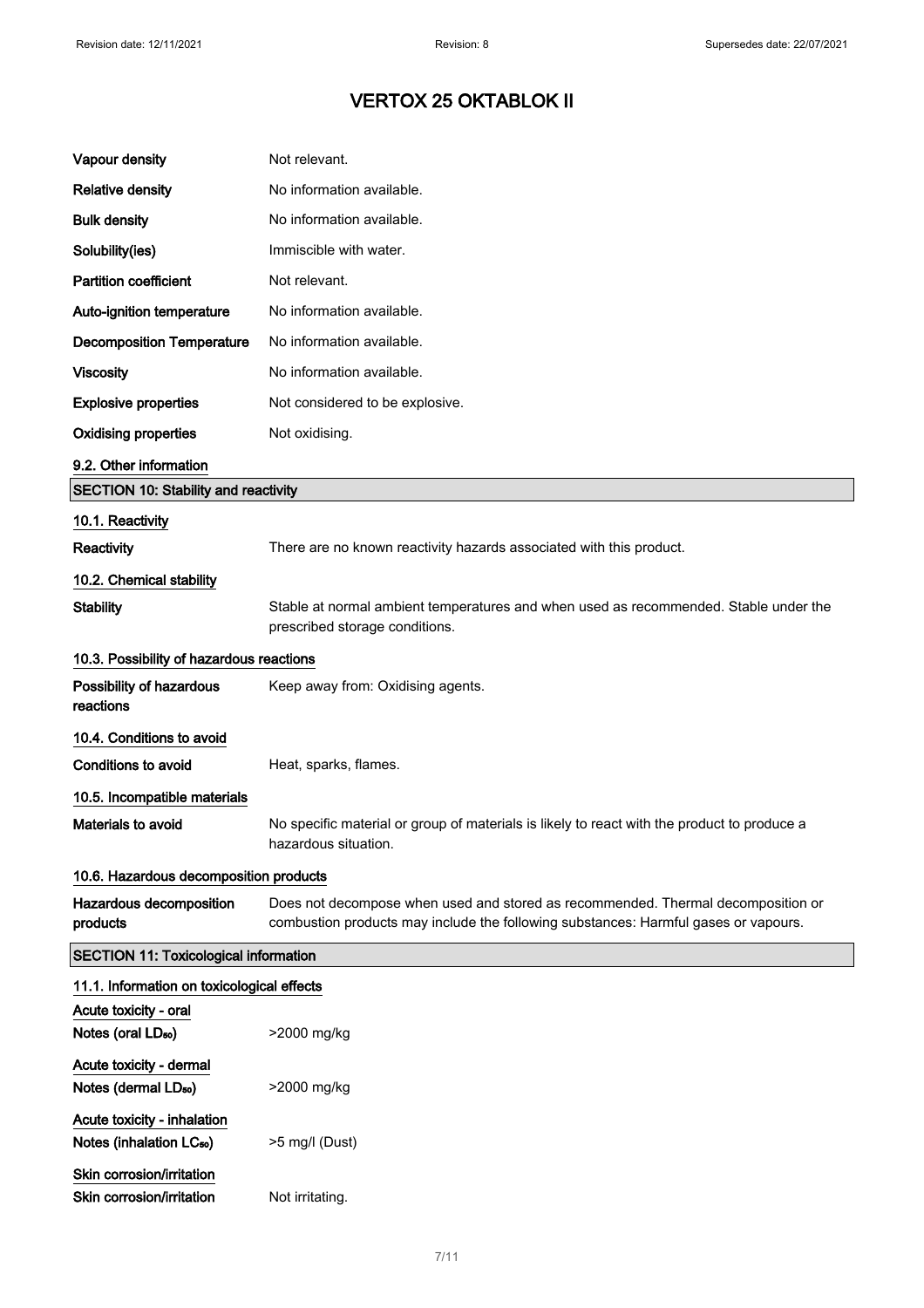| Animal data                                                                    | Based on available data the classification criteria are not met.                                                                                                                                   |  |
|--------------------------------------------------------------------------------|----------------------------------------------------------------------------------------------------------------------------------------------------------------------------------------------------|--|
| Serious eye damage/irritation<br>Serious eye damage/irritation                 | Based on available data the classification criteria are not met.                                                                                                                                   |  |
| Respiratory sensitisation<br>Respiratory sensitisation                         | Based on available data the classification criteria are not met.                                                                                                                                   |  |
| <b>Skin sensitisation</b><br><b>Skin sensitisation</b>                         | Based on available data the classification criteria are not met.                                                                                                                                   |  |
| Germ cell mutagenicity<br>Genotoxicity - in vitro                              | Based on available data the classification criteria are not met.                                                                                                                                   |  |
| Carcinogenicity<br>Carcinogenicity                                             | Based on available data the classification criteria are not met.                                                                                                                                   |  |
| <b>IARC</b> carcinogenicity                                                    | None of the ingredients are listed or exempt.                                                                                                                                                      |  |
| Reproductive toxicity<br>Reproductive toxicity - fertility                     | Based on available data the classification criteria are not met.                                                                                                                                   |  |
| Reproductive toxicity -<br>development                                         | Contains an ingredient listed as: Reprotoxic                                                                                                                                                       |  |
| Specific target organ toxicity - single exposure                               |                                                                                                                                                                                                    |  |
| STOT - single exposure                                                         | Not classified as a specific target organ toxicant after a single exposure.                                                                                                                        |  |
| Specific target organ toxicity - repeated exposure<br>STOT - repeated exposure | STOT RE 2 - H373 May cause damage to organs through prolonged or repeated exposure.                                                                                                                |  |
| Aspiration hazard<br>Aspiration hazard                                         | Not relevant. Solid.                                                                                                                                                                               |  |
| <b>General information</b>                                                     | The severity of the symptoms described will vary dependent on the concentration and the<br>length of exposure.                                                                                     |  |
| Inhalation                                                                     | No specific symptoms known.                                                                                                                                                                        |  |
| Ingestion                                                                      | See section 4 - First Aid                                                                                                                                                                          |  |
| Skin contact                                                                   | Prolonged contact may cause dryness of the skin.                                                                                                                                                   |  |
| Eye contact                                                                    | No specific symptoms known.                                                                                                                                                                        |  |
| Route of exposure                                                              | Ingestion Inhalation Skin and/or eye contact                                                                                                                                                       |  |
| <b>Toxicity of ingredients</b>                                                 | Denatonium Benzoate: LD50 Oral (Rat) = 584 mg/kg LC50 (Rat) 4h: >8.7 mg/l Brodifacoum<br>Acute Oral ≤5mg/kg Acute Dermal ≤50mg/kg Acute Inhalation ≤0.05mg/kg (Commission<br>Regulation 2016/1179) |  |
| <b>SECTION 12: Ecological information</b>                                      |                                                                                                                                                                                                    |  |
| Ecotoxicity                                                                    | Not regarded as dangerous for the environment.                                                                                                                                                     |  |
| 12.1. Toxicity                                                                 |                                                                                                                                                                                                    |  |
| <b>Toxicity</b>                                                                | Based on available data the classification criteria are not met.                                                                                                                                   |  |

### 12.2. Persistence and degradability

Persistence and degradability The degradability of the product is not known.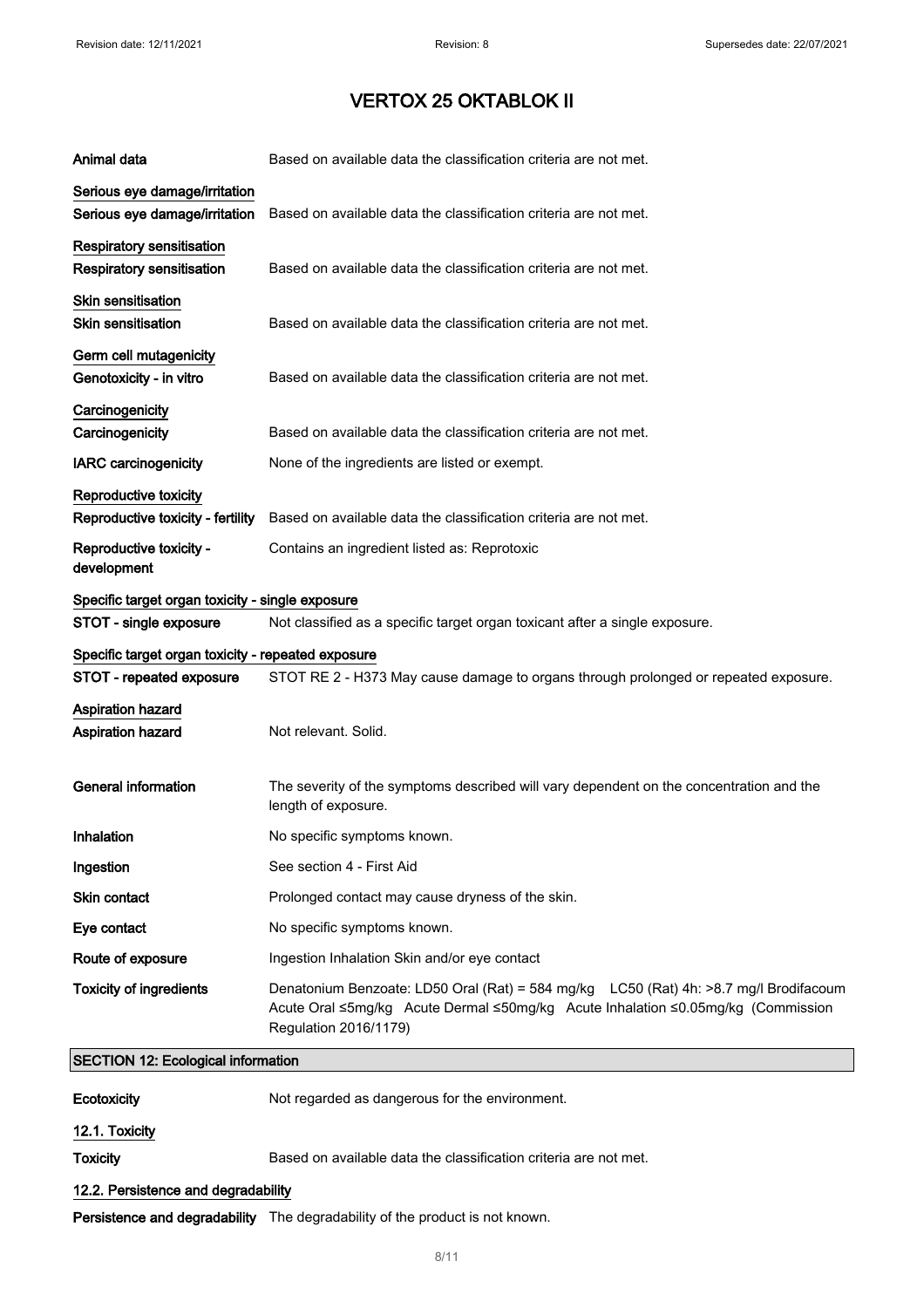| 12.3. Bioaccumulative potential                                                                      |                                                                                                                                                                           |  |
|------------------------------------------------------------------------------------------------------|---------------------------------------------------------------------------------------------------------------------------------------------------------------------------|--|
| <b>Bioaccumulative potential</b>                                                                     | No data available on bioaccumulation.                                                                                                                                     |  |
| <b>Partition coefficient</b>                                                                         | Not relevant.                                                                                                                                                             |  |
| 12.4. Mobility in soil                                                                               |                                                                                                                                                                           |  |
| <b>Mobility</b>                                                                                      | No data available.                                                                                                                                                        |  |
| 12.5. Results of PBT and vPvB assessment                                                             |                                                                                                                                                                           |  |
| 12.6. Other adverse effects                                                                          |                                                                                                                                                                           |  |
| Other adverse effects                                                                                | Toxic to mammals, including domesticated animals and birds if ingested. Exposure of non-<br>target animals should be prevented.                                           |  |
| <b>Toxicity of ingredients</b>                                                                       | Brodifacoum<br>Daphnia EC50/48Hr = 0.25 mg/l Rainbow trout LC50/96Hr = 0.042 mg/l                                                                                         |  |
| <b>SECTION 13: Disposal considerations</b>                                                           |                                                                                                                                                                           |  |
| 13.1. Waste treatment methods                                                                        |                                                                                                                                                                           |  |
| General information                                                                                  | This material and its container must be disposed of in a safe way.                                                                                                        |  |
| <b>Disposal methods</b>                                                                              | Dispose of in accordance with applicable regional, national, and local laws and regulations.<br>Dispose of Contaminated packaging as unused product unless fully cleaned. |  |
| <b>Waste class</b>                                                                                   | Waste disposal key number from EWC is 20 01 19 (Pesticides)                                                                                                               |  |
| <b>SECTION 14: Transport information</b>                                                             |                                                                                                                                                                           |  |
| General                                                                                              | The product is not covered by international regulations on the transport of dangerous goods<br>(IMDG, IATA, ADR/RID).                                                     |  |
| 14.1. UN number                                                                                      |                                                                                                                                                                           |  |
| Not applicable.                                                                                      |                                                                                                                                                                           |  |
| 14.2. UN proper shipping name                                                                        |                                                                                                                                                                           |  |
| Not applicable.                                                                                      |                                                                                                                                                                           |  |
| 14.3. Transport hazard class(es)                                                                     |                                                                                                                                                                           |  |
| No transport warning sign required.                                                                  |                                                                                                                                                                           |  |
| 14.4. Packing group                                                                                  |                                                                                                                                                                           |  |
| Not applicable.                                                                                      |                                                                                                                                                                           |  |
| 14.5. Environmental hazards                                                                          |                                                                                                                                                                           |  |
| Environmentally hazardous substance/marine pollutant<br>No.                                          |                                                                                                                                                                           |  |
| 14.6. Special precautions for user                                                                   |                                                                                                                                                                           |  |
| Not applicable.                                                                                      |                                                                                                                                                                           |  |
| 14.7. Transport in bulk according to Annex II of MARPOL and the IBC Code                             |                                                                                                                                                                           |  |
| Transport in bulk according to Not applicable.<br>Annex II of MARPOL 73/78<br>and the IBC Code       |                                                                                                                                                                           |  |
| <b>SECTION 15: Regulatory information</b>                                                            |                                                                                                                                                                           |  |
| 15.1. Safety, health and environmental regulations/legislation specific for the substance or mixture |                                                                                                                                                                           |  |

#### 9/ 11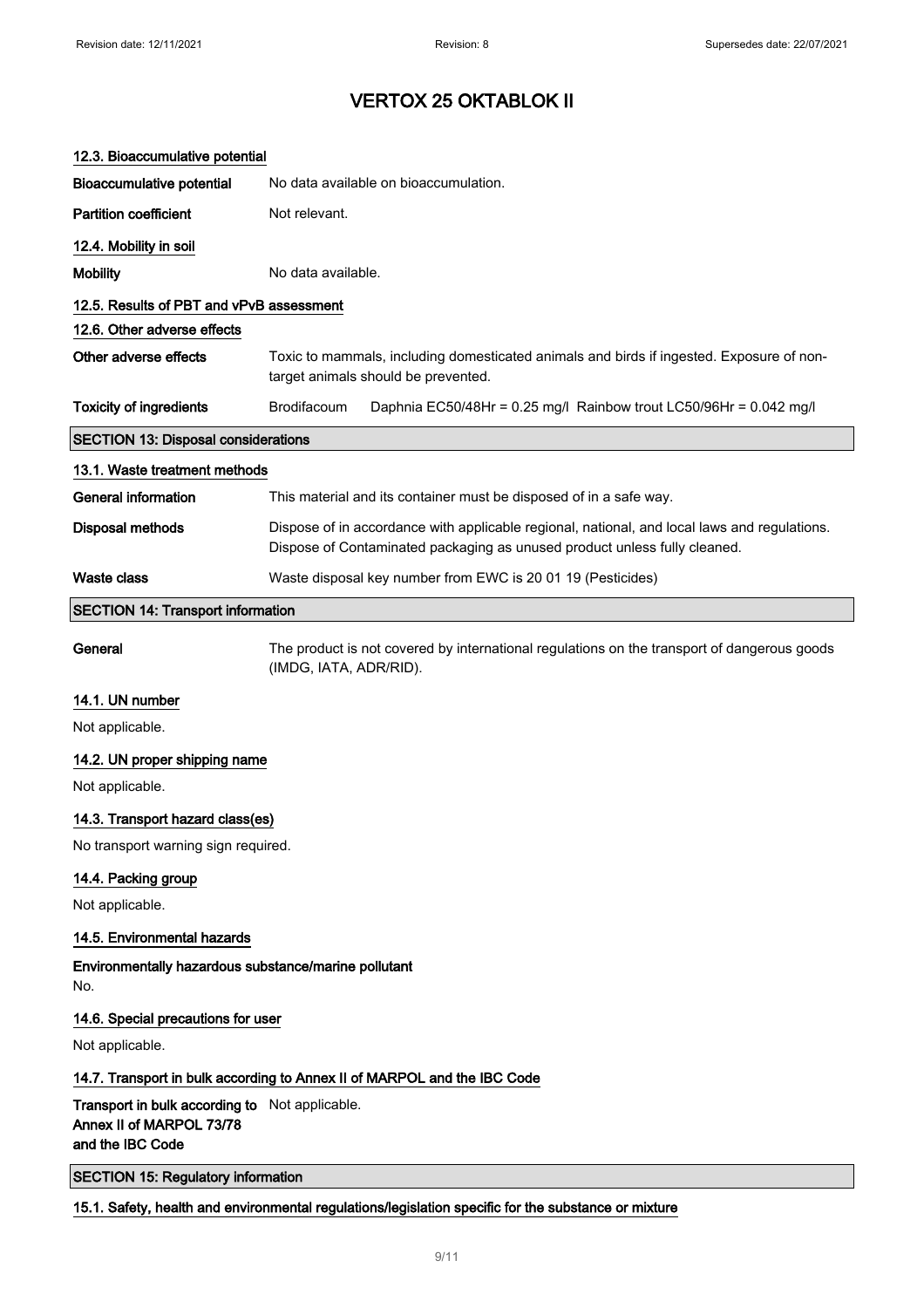| <b>National regulations</b> | Authorisation number: IE/BPA 70507<br>Health and Safety at Work etc. Act 1974 (as amended).<br>EH40/2005 Workplace exposure limits.<br>The Carriage of Dangerous Goods and Use of Transportable Pressure Equipment<br>Regulations 2009 (SI 2009 No. 1348) (as amended) ["CDG 2009"].                                                                                                                                                                                 |
|-----------------------------|----------------------------------------------------------------------------------------------------------------------------------------------------------------------------------------------------------------------------------------------------------------------------------------------------------------------------------------------------------------------------------------------------------------------------------------------------------------------|
| EU legislation              | Regulation (EC) No 1907/2006 of the European Parliament and of the Council of 18<br>December 2006 concerning the Registration, Evaluation, Authorisation and Restriction of<br>Chemicals (REACH) (as amended).<br>Commission Regulation (EU) No 2015/830 of 28 May 2015.<br>Regulation (EC) No 1272/2008 of the European Parliament and of the Council of 16<br>December 2008 on classification, labelling and packaging of substances and mixtures (as<br>amended). |

### 15.2. Chemical safety assessment

No chemical safety assessment has been carried out.

#### Inventories

#### EU - EINECS/ELINCS

None of the ingredients are listed or exempt.

#### SECTION 16: Other information

| Abbreviations and acronyms<br>used in the safety data sheet                   | ADR: European Agreement concerning the International Carriage of Dangerous Goods by<br>Road.<br>ADN: European Agreement concerning the International Carriage of Dangerous Goods by<br>Inland Waterways.<br>RID: European Agreement concerning the International Carriage of Dangerous Goods by<br>Rail.<br>IATA: International Air Transport Association.<br>ICAO: Technical Instructions for the Safe Transport of Dangerous Goods by Air.<br>IMDG: International Maritime Dangerous Goods.<br>CAS: Chemical Abstracts Service.<br>ATE: Acute Toxicity Estimate.<br>LC <sub>50</sub> : Lethal Concentration to 50 % of a test population.<br>LD <sub>50</sub> : Lethal Dose to 50% of a test population (Median Lethal Dose).<br>EC <sub>50</sub> : 50% of maximal Effective Concentration.<br>PBT: Persistent. Bioaccumulative and Toxic substance.<br>vPvB: Very Persistent and Very Bioaccumulative. |
|-------------------------------------------------------------------------------|-----------------------------------------------------------------------------------------------------------------------------------------------------------------------------------------------------------------------------------------------------------------------------------------------------------------------------------------------------------------------------------------------------------------------------------------------------------------------------------------------------------------------------------------------------------------------------------------------------------------------------------------------------------------------------------------------------------------------------------------------------------------------------------------------------------------------------------------------------------------------------------------------------------|
| <b>Classification abbreviations</b><br>and acronyms                           | STOT RE = Specific target organ toxicity-repeated exposure                                                                                                                                                                                                                                                                                                                                                                                                                                                                                                                                                                                                                                                                                                                                                                                                                                                |
| <b>Classification procedures</b><br>according to Regulation (EC)<br>1272/2008 | STOT RE 2 - H373: Commission Regulation (EU) 2016/1179                                                                                                                                                                                                                                                                                                                                                                                                                                                                                                                                                                                                                                                                                                                                                                                                                                                    |
| <b>Revision date</b>                                                          | 12/11/2021                                                                                                                                                                                                                                                                                                                                                                                                                                                                                                                                                                                                                                                                                                                                                                                                                                                                                                |
| <b>Revision</b>                                                               | 8                                                                                                                                                                                                                                                                                                                                                                                                                                                                                                                                                                                                                                                                                                                                                                                                                                                                                                         |
| Supersedes date                                                               | 22/07/2021                                                                                                                                                                                                                                                                                                                                                                                                                                                                                                                                                                                                                                                                                                                                                                                                                                                                                                |
| <b>SDS number</b>                                                             | 21439                                                                                                                                                                                                                                                                                                                                                                                                                                                                                                                                                                                                                                                                                                                                                                                                                                                                                                     |